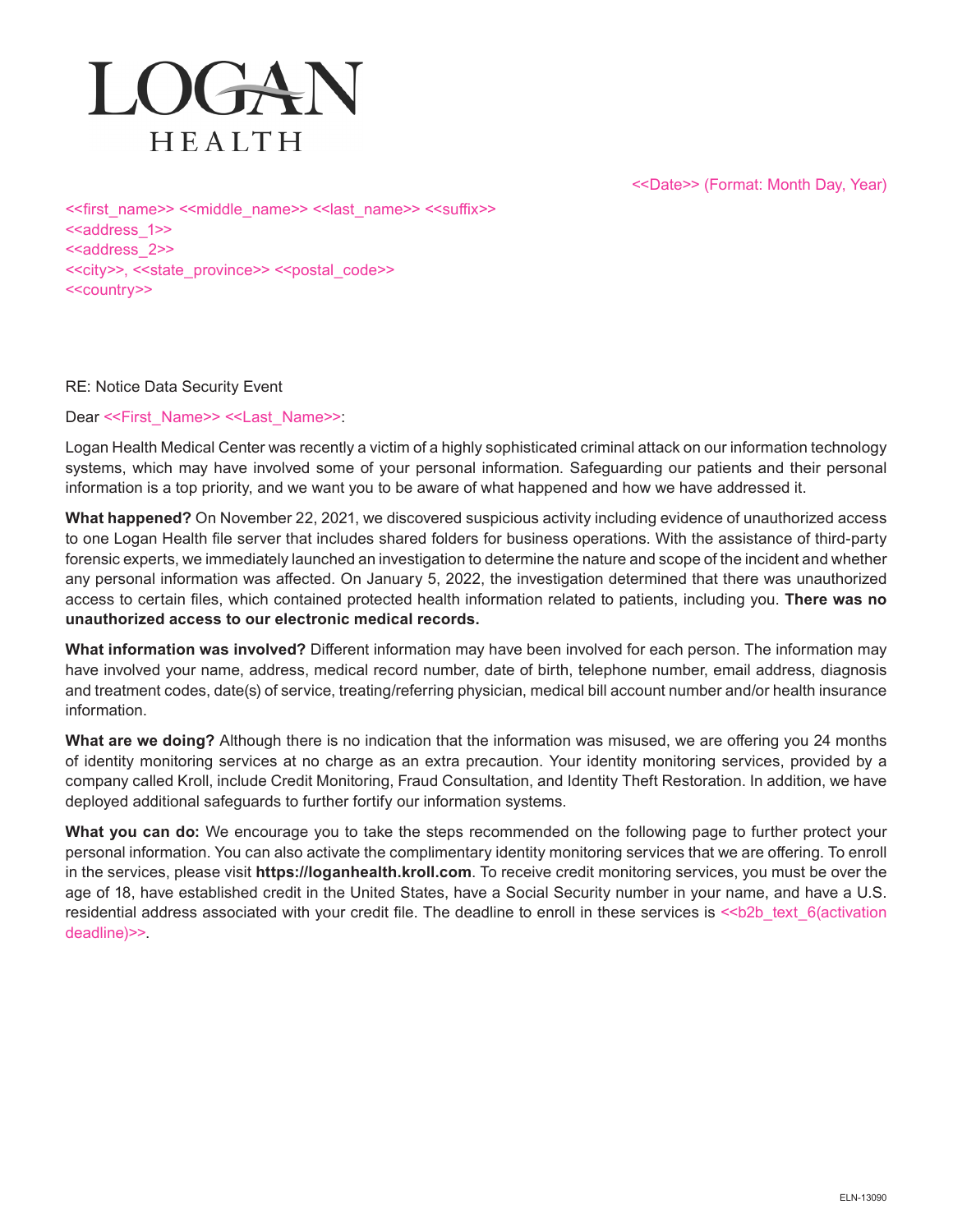**For more information:** If you have questions or need assistance, please call our designated help line at 1-855-568- 2046, Monday through Friday from 8:00 a.m. to 5:30 p.m. Central Time (excluding major U.S. holidays).

Cyber criminal activity has increased significantly over the past 18 months. Within the last year, more than 700 health systems and other organizations have experienced cyber security events impacting nearly 40,000,000 individuals. We are committed to protecting the privacy of our patients and continue to take steps to combat these malicious threats. Our relationship with our patients is our most valued asset. I want to personally express my deepest regret for any inconvenience that these criminal actions may cause you and your family.

Sincerely,

R 22110

Craig Lambrecht, MD President & CEO Logan Health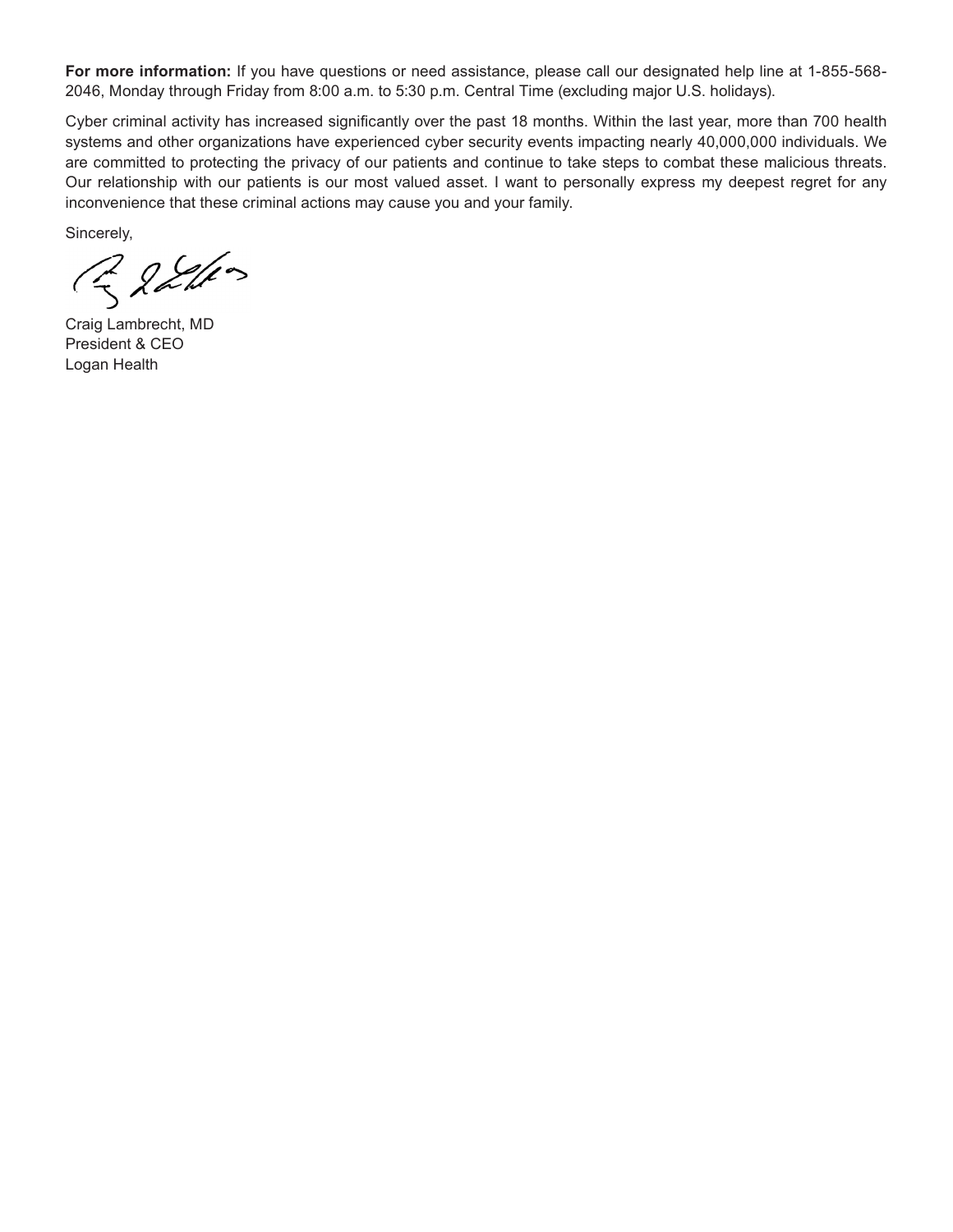## **Steps You Can Take To Help Protect Personal Information**

#### **Identity Monitoring Services**

# **KRVLL**

## **TAKE ADVANTAGE OF YOUR IDENTITY MONITORING SERVICES**

You have been provided with access to the following services from Kroll:

#### Single Bureau Credit Monitoring

You will receive alerts when there are changes to your credit data—for instance, when a new line of credit is applied for in your name. If you do not recognize the activity, you'll have the option to call a Kroll fraud specialist, who will be able to help you determine if it is an indicator of identity theft.

#### Fraud Consultation

You have unlimited access to consultation with a Kroll fraud specialist. Support includes showing you the most effective ways to protect your identity, explaining your rights and protections under the law, assistance with fraud alerts, and interpreting how personal information is accessed and used, including investigating suspicious activity that could be tied to an identity theft event.

#### Identity Theft Restoration

If you become a victim of identity theft, an experienced Kroll licensed investigator will work on your behalf to resolve related issues. You will have access to a dedicated investigator who understands your issues and can do most of the work for you. Your investigator will be able to dig deep to uncover the scope of the identity theft, and then work to resolve it.

Kroll's activation website is only compatible with the current version or one version earlier of Chrome, Firefox, Safari and Edge.

To receive credit services, you must be over the age of 18 and have established credit in the U.S., have a Social Security number in your name, and have a U.S. residential address associated with your credit file.

For more information about Kroll and your Identity Monitoring services, you can visit info.krollmonitoring.com.

#### **Monitor Your Accounts**

Under U.S. law you are entitled to one free credit report annually from each of the three major credit reporting bureaus. To order your free credit report, visit www.annualcreditreport.com or call, toll-free, 1-877-322-8228. You may also contact the three major credit bureaus directly to request a free copy of your credit report.

You have the right to place a "security freeze" on your credit report, which will prohibit a consumer reporting agency from releasing information in your credit report without your express authorization. The security freeze is designed to prevent credit, loans, and services from being approved in your name without your consent. However, you should be aware that using a security freeze to take control over who gets access to the personal and financial information in your credit report may delay, interfere with, or prohibit the timely approval of any subsequent request or application you make regarding a new loan, credit, mortgage, or any other account involving the extension of credit. Pursuant to federal law, you cannot be charged to place or lift a security freeze on your credit report. Should you wish to place a security freeze, please contact the major consumer reporting agencies listed below:

| <b>Experian</b>                     | <b>TransUnion</b>                | Equifax                          |
|-------------------------------------|----------------------------------|----------------------------------|
| P.O. Box 9554                       | P.O. Box 160                     | P.O. Box 105788                  |
| Allen TX 75013                      | Woodlyn, PA 19094                | Atlanta, GA 30348-5788           |
| 1-888-397-3742                      | 1-800-909-8872                   | 1-800-685-1111                   |
| www.experian.com/freeze/center.html | www.transunion.com/credit-freeze | www.equifax.com/personal/credit- |

In order to request a security freeze, you will need to provide the following information:

- 1. Your full name (including middle initial as well as Jr., Sr., II, III, etc.);
- 2. Social Security number;
- 3. Date of birth;
- 4. If you have moved in the past five (5) years, provide the addresses where you have lived over the prior five years;

report-services